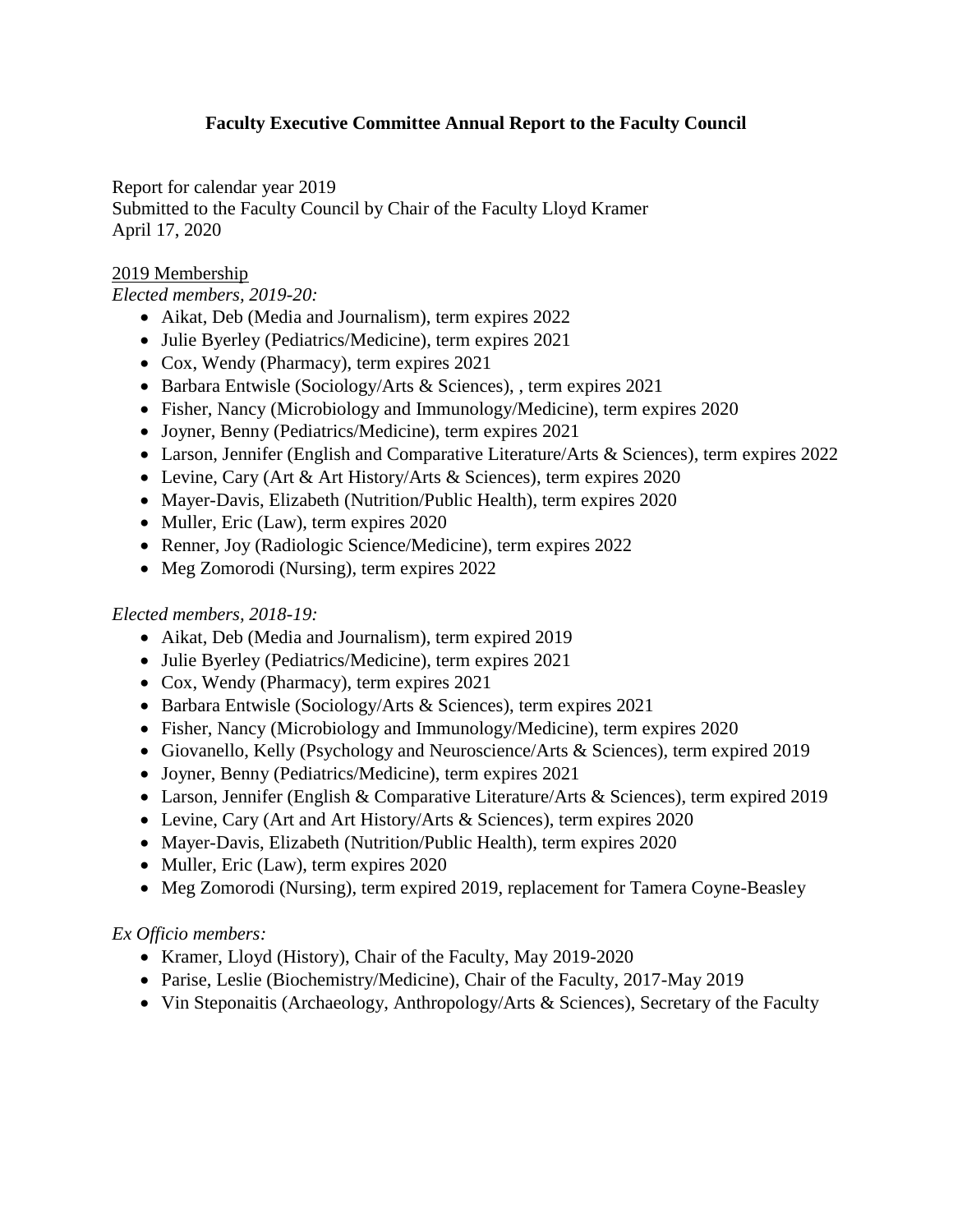**Committee Charge**: According to § 2-10 of *The Faculty Code of University Government*, Faculty Executive Committee has the following "powers and duties":

- 1) to exercise the consultative powers delegated to the Faculty Council by §§ 2- 8(b)(3) and 2-8(b)(4), above, subject to such restrictions or instructions as the Council may from time to time establish;
- 2) when prompt action is required, to exercise the legislative powers delegated to the Faculty Council by  $\S\S 2-8(a)(1)$  and  $2-8(a)(4)$ , above, subject to confirmation by the Council at its next regular meeting;
- 3) to serve as an advisory committee to the chair of the faculty;
- 4) to represent the Faculty Council and the General Faculty in advising the University administration with respect to issues, such as planning and the setting of University priorities, that the committee deems important to the University's mission;
- 5) to work with the various officers and groups within the University toward the realization of goals set in actions of the Faculty Council;
- 6) to report to the Council at regular intervals, including reporting annually on the status of the implementation of resolutions of the Faculty Council; and

7) to serve as members of the Faculty Council as provided in § 2-2(b).

#### **2019 Meetings**:

- $\bullet$  January 7, 2019
- January 22, 2019 (Special Meeting)
- January 25, 2019 (Special Meeting)
- January 30, 2019 (Special Meeting)
- $\bullet$  February 4, 2019
- $\bullet$  February 18, 2019
- March 4, 2019
- March 18, 2019
- April 8, 2019
- April 22, 2019
- May 13, 2019
- May 29, 2019
- $\bullet$  June 25, 2019
- $-$  July 22, 2019
- August 19, 2019
- $\bullet$  September 9, 2019
- $\bullet$  September 23, 2019
- $\bullet$  October 7, 2019
- $\bullet$  October 21, 2019
- November 4, 2019
- November 18, 2019
- December 9, 2019 (Special Meeting)
- $\bullet$  December 16, 2019

#### **Summary:**

The committee broadly focused on ways to measure and improve the campus climate through free speech, less red tape and greater autonomy. The beginning of the year was taken up with the fallout from the decision by then Chancellor Carol Folt to remove the pedestal on which the toppled Confederate statue stood; and there was much discussion of her subsequent removal from the University. The committee held several special meetings in January to discuss the change in leadership, including two with Interim System President Bill Roper. In the spring, Chair of the Faculty Leslie Parise announced her decision to step down from her position.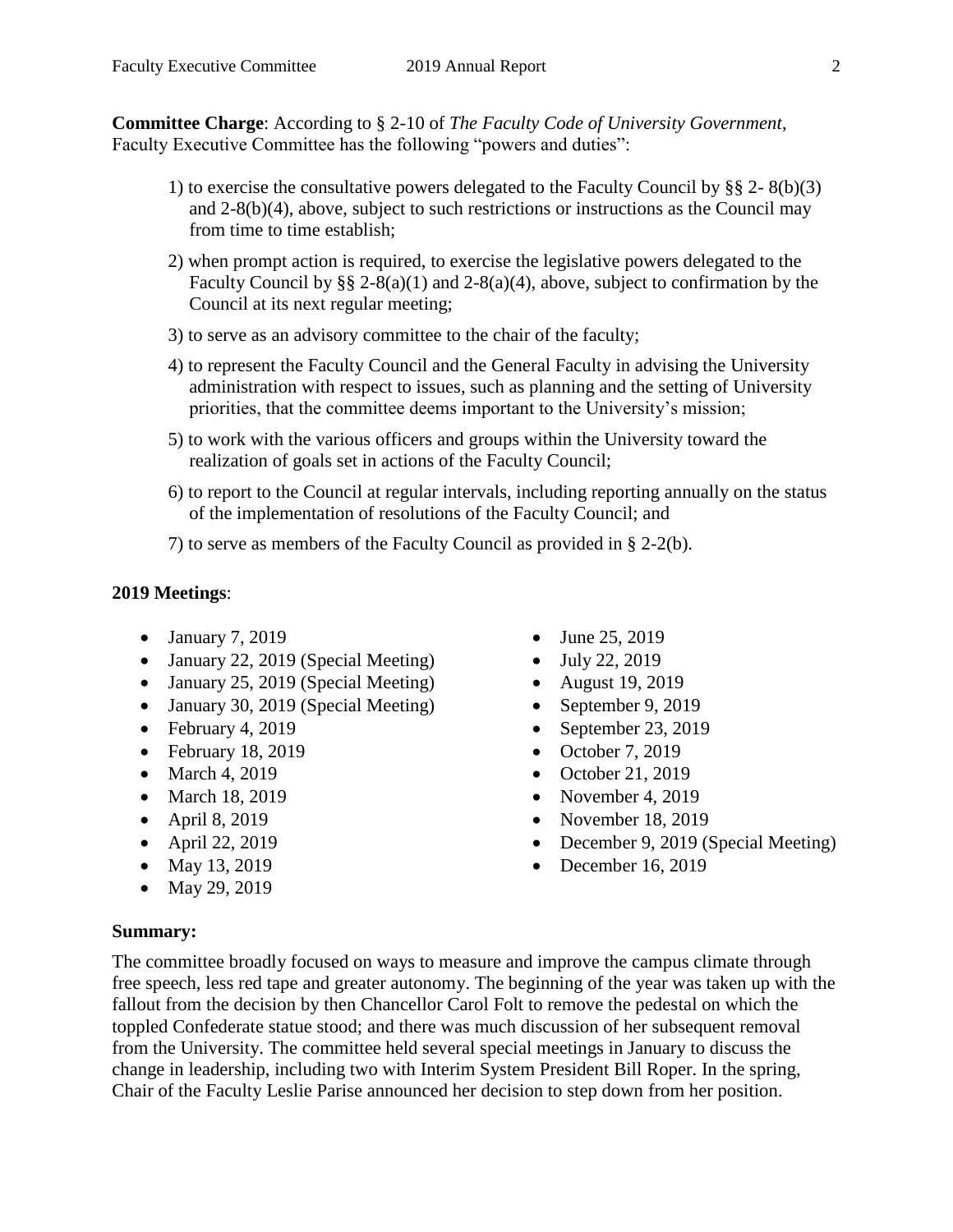Secretary of the Faculty Vin Steponaitis then worked with the Advisory Committee, which is charged to handle such issues, to identify candidates for the position and ultimately to select one. History Professor Lloyd Kramer graciously agreed to serve as Chair of the Faculty for the remainder of the term, stepping into the role in May 2019.

The FEC met regularly with Provost Bob Blouin to learn about his initiatives to improve operational efficiencies at Carolina, including the reforms that are being implemented as part of the Carolina Excellence Initiative. The FEC also discussed numerous issues with other administrative leaders and faculty colleagues throughout the year.

## **Topics discussed at FEC Meetings:**

- Confederate statue disposition, including implementation of Faculty Council Resolution 2018-10 that called for the creation of a statue advisory committee that was charged by then-Chair of the Faculty Leslie Parise. The FEC met with that committee's chair, Ted Shaw, several times for updates.
- Discussion of Board of Governors' agreement to give the Confederate statue and \$2.5 million to the Sons of Confederate Veterans.
- COACHE survey findings on faculty concerns were discussed with Ron Strauss and Lynn Williford.
- General Education Curriculum revisions were analyzed with Andy Perrin and other members of the gen ed implementation committee.
- Campus climate working group, led by Jennifer Larson, Mark McNeilly and Tim Ryan, reported on its findings.
- Graduate student Bill of Rights was discussed with GPSF pres Manny Hernandez.
- Several updates from Elaine Westbrooks described negotiations with Elsevier.
- Student IDs for voting in state elections.
- Salary equity studies conducted by the Committee on the Status of Women and the School of Medicine.
- Promotion and Tenure Task Force recommendations were discussed with Ron Strauss
- Student views of Free speech on campus (as reported in survey by the Campus Climate working group).
- Several Discussions with Chris Clemens and others regarding the Program on Public Discourse.
- Worked with the Employee Forum to host a panel discussion of concerns about proposed "Clear Pricing" changes in health care.
- Updates on state budget and legislative relations in conversations with Clayton Somers.
- Data science initiatives were explained by Jay Aikat, Bob Blouin and Gary Marchionini.
- Introduction to "The Well," new employee communications hub, in meeting with Jane Rose Calloway.
- Update on "Three Zeros Initiative" and discussion of faculty collaborations.
- Discussion of nomination process for faculty chair.
- Conversation with Chuck Sockell about Campus Store concerns with digital textbook critiques from Student government.
- OSR updates from Andy Johns on processes for grant distributions.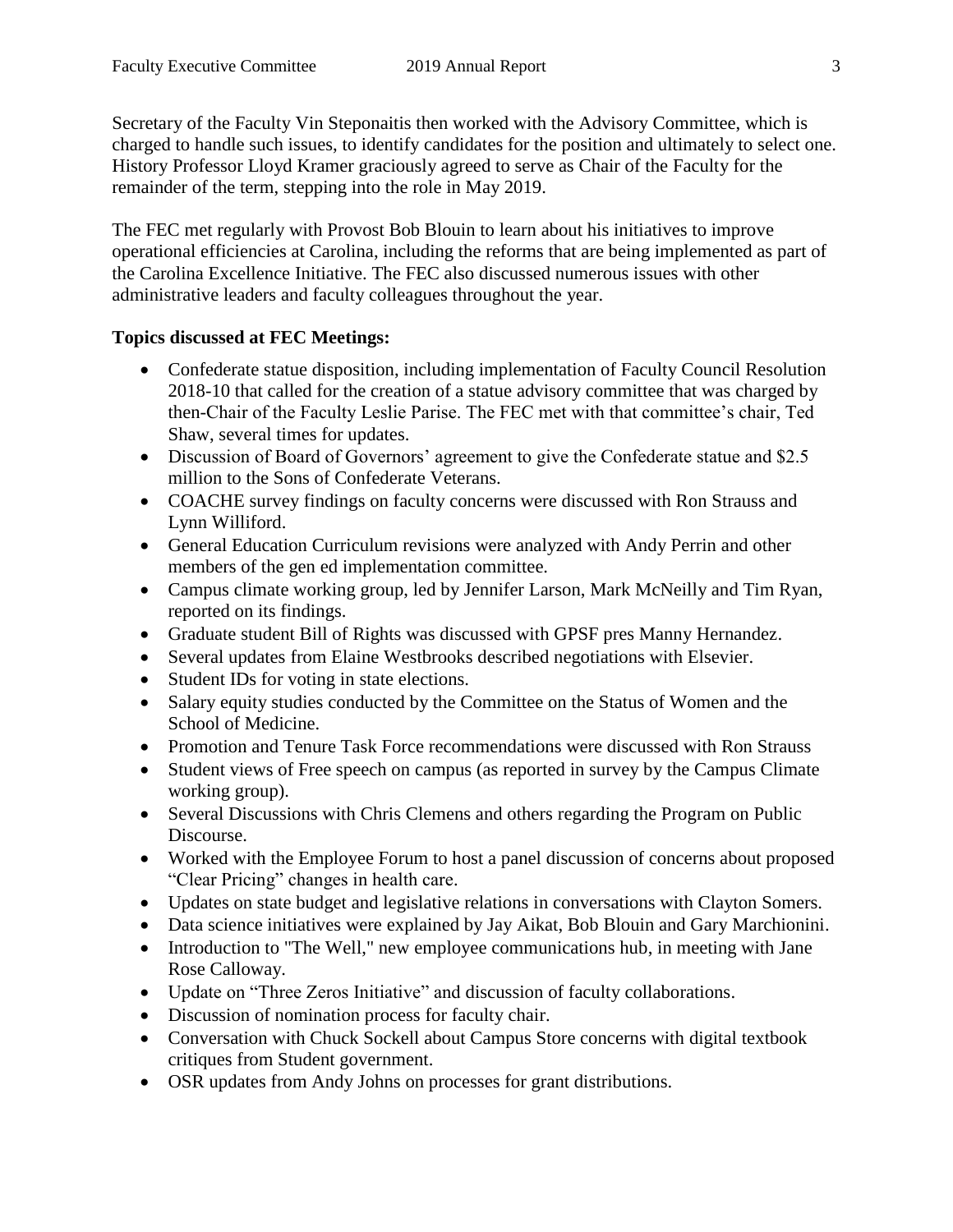- Several discussions about Carolina's new strategic plan, "Carolina Next," with Bob Blouin and Kevin Guskiewicz.
- Reports on 2019 Fixed-Term Faculty Survey administered by the Fixed-Term Faculty Committee with Nancy Fisher and Lynn Williford.
- Faculty engagement with the Honor Court, as described by Valérie Pruvost (Honor System Advisory Committee) and Meredith Petschauer (Committee on Student Conduct).
- University Ombuds report and discussion with Dawn Osborne-Adams.
- Discussion of AAU Campus Climate Survey on Sexual Misconduct with Becci Menghini and Katie Nolan.
- Discussion of Digital and lifelong learning initiatives with Todd Nicolet.
- Discussion of the cogeneration plant and coal power with Nate Knuffman and Lew Kellogg.

## **Resolutions passed by the committee**:

The committee passed several resolutions, three of which were then put before the Faculty Council for a vote.

1) The first one, was solely an FEC resolution in support of the Campus Safety Commission:

The Faculty Executive Committee resolves:

Recognizing widespread concern about campus security issues, we support the chancellor's action in appointing a Campus Safety Commission. We also strongly support the plan for the outside consultant mentioned in the chancellor's communication of April 22, 2019 to conduct a transparent and independent public investigation of recent allegations of misconduct on the part of the campus police, and to update this committee on the progress of its work as requested by the chair of the faculty.

*Adopted by the Faculty Executive Committee on April 22, 2019.*

2) In January 2019, the committee passed "Resolution 2019-1. On Establishing a Faculty Advisory Committee on the Confederate Statue" and submitted it to the Faculty Council for consideration as a follow-up to Resolution 2018-10. On Implementing a Plan for the Disposition of the Confederate Statue [\[PDF\]](https://facultygov.unc.edu/files/2018/12/Res-2018-10_as-passed-12.07.18.pdf) (12/07/18). The new resolution was adopted by the Council at its January 2019 meeting.

# **Resolution 2019-1. On Establishing the Faculty Advisory Committee on the Confederate Statue**

The Faculty Council resolves:

Section 1. Pursuant to Section 2-8(b)(1) of the *Faculty Code of University Government*, the Faculty Advisory Committee on the Confederate Statue is created. The Committee has no fewer than seven and no more than fifteen members. The chairs of the following faculty committees (or their designees) serve ex officio: Committee on Community and